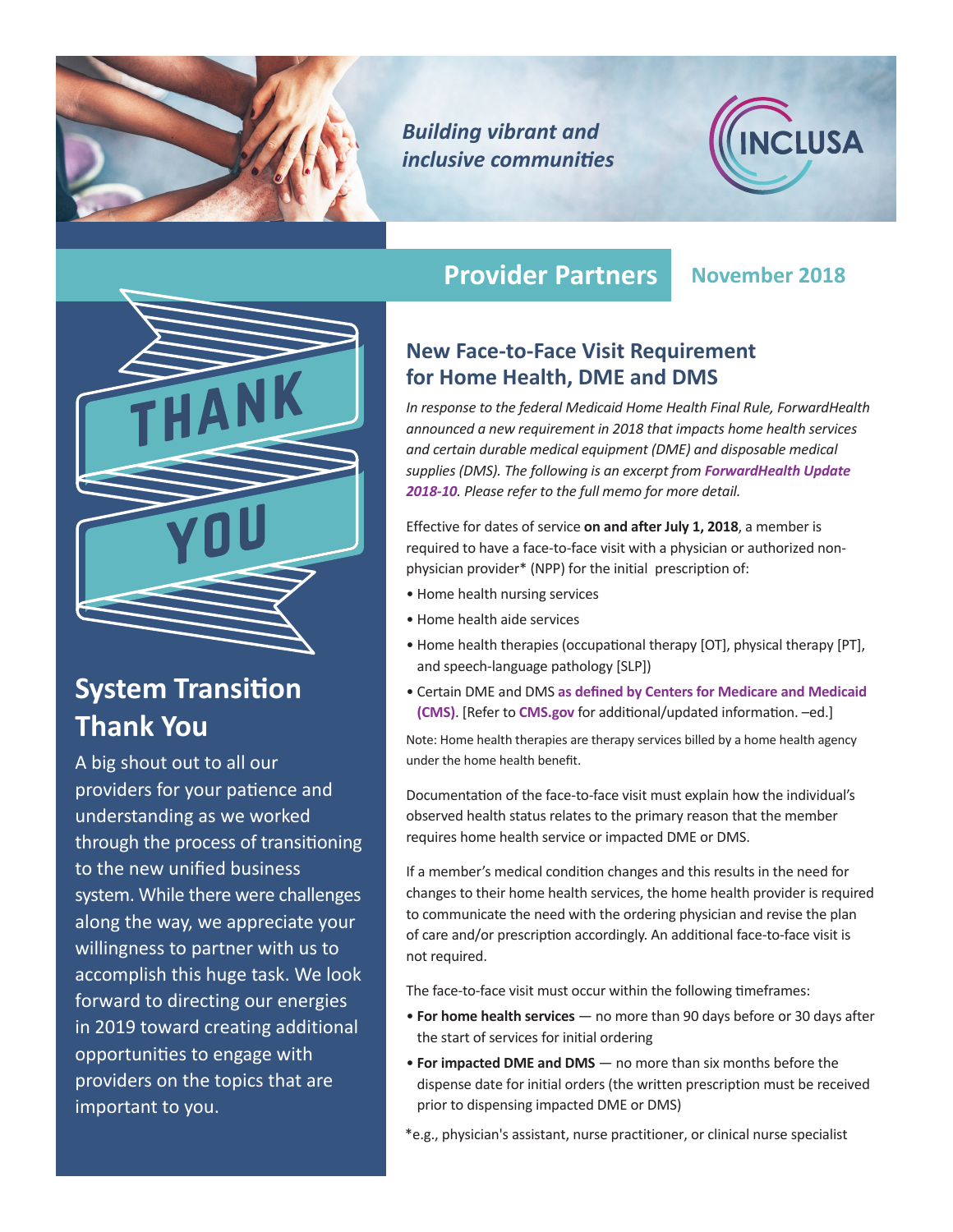## **Therapy Providers – Change in Process Reminder**

### **PRIOR AUTHORIZATION WAIVED FOR INITIAL ASSESSMENT**

In early November we sent a notice to Medicaid therapy providers regarding a change in the therapy authorization process as indicated in Inclusa's updated scopes of service. Effective November 1, 2018, prior authorization is waived for the initial assessment and treatment provided on the **same day** for physical, occupational, and speech therapy as well as mental health and AODA services. The provider must notify Inclusa within three days of the initial assessment by submitting a *Therapy Cover Sheet Form*, along with the plan of care.

Requests for ongoing therapy as identified in the form will follow Inclusa's customary authorization process. The provider will receive confirmation of authorization via Inclusa's referral process. The provider will receive phone notification if ongoing treatment is declined by the member or denied by the Inclusa care team.

The **[Therapy Cover Sheet Form](http://www.inclusa.org/wp-content/uploads/Therapy-Cover-Sheet-Form.docx)** is available on the **[Providers/Resources](http://www.inclusa.org/providers/resources/)** page at [www.inclusa.org](http://www.inclusa.org). The form and plan of care should be submitted, via secure email, to **[therapyrequests@inclusa.org](mailto:therapyrequests%40inclusa.org?subject=)** or faxed to 866-672-6648.

If a provider chooses to not use the *Therapy Cover Sheet Form*, the waiver of prior authorization for initial assessment and treatment provided on the same day will be denied. All subsequent therapy services must be prior authorized through the member's Inclusa care team.

For any questions regarding this new process, please contact Inclusa Community Resources/Provider Relations at 1-888-294-7451 or **[ProviderRelations@inclusa.org](mailto:ProviderRelations%40inclusa.org?subject=)**. The **[Physical Therapy, Occupational Therapy, and Speech &](http://www.inclusa.org/wp-content/uploads/Scope-of-Service-PT-OT-SLP.pdf) [Language Pathology](http://www.inclusa.org/wp-content/uploads/Scope-of-Service-PT-OT-SLP.pdf)**, and **[Mental Health-AODA](http://www.inclusa.org/wp-content/uploads/Scope-of-Service-Mental-Health-AODA.pdf)** scopes of service are available on our **[Providers/Contracting](http://www.inclusa.org/providers/contracting/)** page.

## **Member Absence Reporting – AFH, CBRF, RCAC, CSL, and SHC-Days**

Information about the Inclusa Member Absence Policy was included in a letter about process changes sent last May to providers involved with our business system transition. Due to questions that have come up recently, we are sharing this information again as a review for all residential providers.

Inclusa residential providers are required to submit a *Member Absence Notification Form – Residential Care* to notify care managers when a member is temporarily away from a residential facility or not receiving residential services. This applies to Adult Family Home (AFH), Community-Based Residential Facility (CBRF), Residential Care Apartment Complex (RCAC), Community Supported Living (CSL), and Supportive Home Care-Days providers.

Providers were requested to start using the *Member Absence Notification Form - Residential Care* as of 07/01/2018.

- A temporary absence is defined as an absence that occurs when the member does not return/resume services within 24 hours. Exceptions to reporting an absence include visits with family, vacations, or camp attendance that is less than 14 calendar days in length.
- When a member is temporarily away from an AFH, CBRF, or RCAC facility, Inclusa will end the residential care and supervision authorization the day prior to the date of discharge. The room and board authorization will expire at the end of the current calendar month. If the member absence continues into a new calendar month, the facility may work directly with the member or legal decision maker to continue the bed hold. The negotiated rate shall not exceed the current rent amount at the facility. Payments to retain the placement will be paid directly to the facility by the member or legal decision maker.
- For example, if a member is hospitalized on 05/04/2018, the room and board authorization will end on 05/31/2018. If the member wishes to retain their room after 05/31/2018, they will pay the facility directly to hold the room.

The **[Member Absence Notification Form - Residential Care](https://www.cognitoforms.com/Inclusa1/MemberAbsenceNotificationFormResidentialCare)** is available on the **[Providers/Resources](http://www.inclusa.org/providers/resources/)** page at [www.inclusa.org](http://www.inclusa.org). Please ensure that this information is shared with facility managers and billing staff in your organization.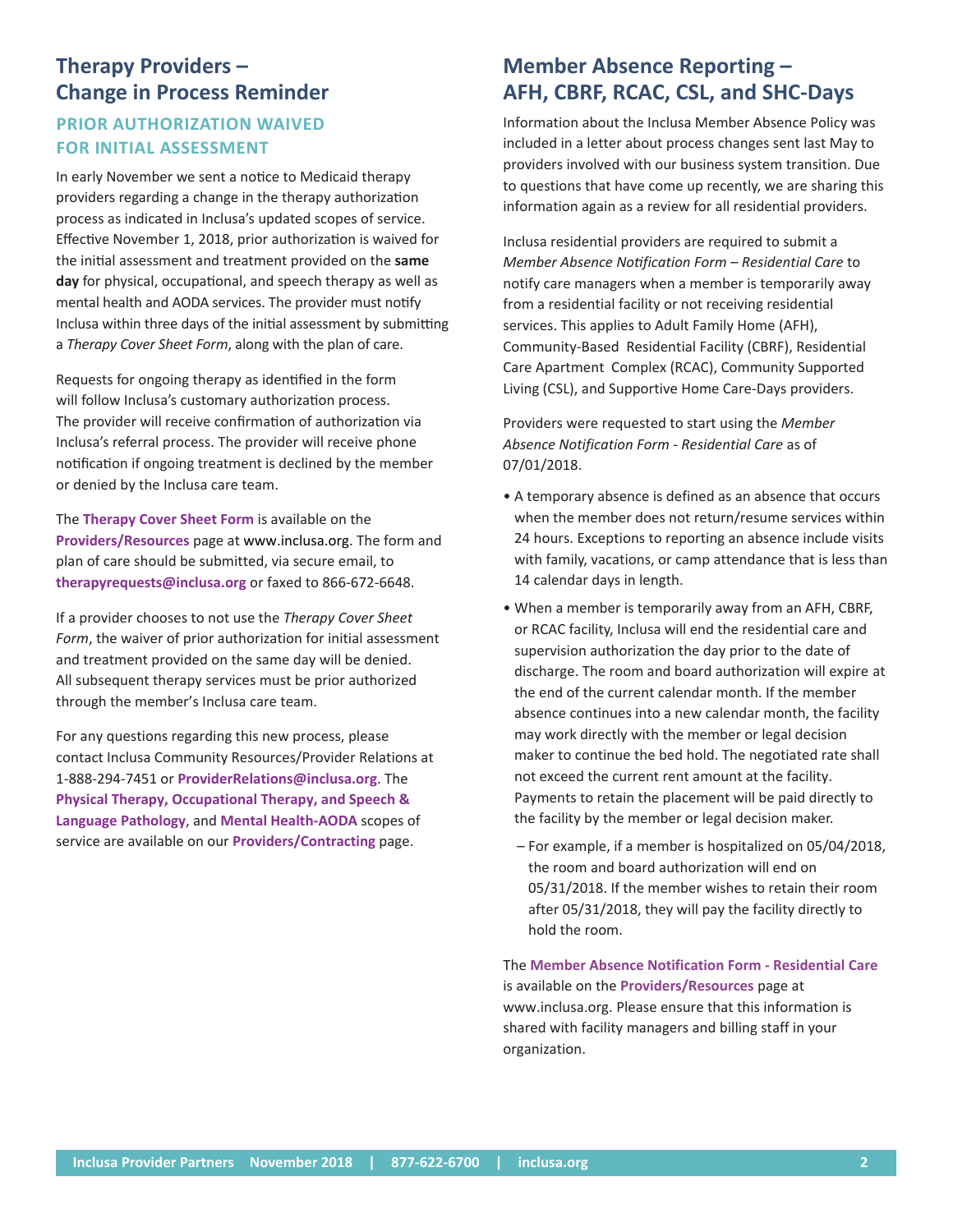### **Get Faster Claim Payments with Electronic Filing and Direct Deposit**

Inclusa continually looks for ways to improve our providers' claim processing and payment experience. If you are not already doing so, we encourage you to take advantage of electronic filing and payment options to improve claim accuracy, reduce the chance your paper claim will get "lost in the mail," and decrease the length of time between submitting a claim and receiving the payment.

#### **ELECTRONIC FILING**

With the collaboration of WPS, we offer a variety of electronic submission methods to accommodate the various types of providers in our network.

- **PC-Ace Pro 32 –** WPS offers and supports this free software that you can use to submit claims electronically and also view your Electronic Remittance Advice (ERA).
- **WPS Excel Claim Spreadsheet –** All you need is Microsoft Excel, a computer, and access to the internet for this submission method.
- **Clearinghouse or Billing Service –** For this option you would need to contact a Clearinghouse or Billing Service to submit claims on your behalf.

#### **TIME TO GET STARTED!**

- For PC-Ace Pro 32 or a Clearinghouse or Billing Service signup assistance, please contact the WPS EDI department at 1-800-782-2680, Option 2, or **[edi@wpsic.com](mailto:edi%40wpsic.com?subject=)**.
- For Excel submission, see the MOVEit Instructions for Excel Submissions and WPS Spreadsheet Submitter Internet Agreement on the **[Providers/Claims & Billing](http://www.inclusa.org/providers/claims-billing/)** page at www.inclusa.org. For questions regarding Excel Claim Form submission and data requirements, contact WPS Claims Operations at 608-226-2611 or **[FCWPS@wpsic.com](mailto:FCWPS%40wpsic.com?subject=)**.

#### **DIRECT DEPOSIT (ELECTRONIC FUNDS TRANSFER)**

If you are still receiving paper checks, you can get paid more quickly by signing up for direct deposit to your bank account, also known as Electronic Funds Transfer (EFT). To sign up, see the EFT Agreement and EFT Instructions on our **[Providers/Claims & Billing](http://www.inclusa.org/providers/claims-billing/)** page.

For more information ab[out electronic options for your](http://www.wpshealth.com/resources/provider-resources/family-care-groups.shtml)  Inclusa claims, go to the **WPS website page for Family Care [providers](http://www.wpshealth.com/resources/provider-resources/family-care-groups.shtml)** and click on Inclusa.

#### **Provider Claim Submission – Timely Filing Reminder**

Providers must submit claims no later than 90 days from: 1) the time services are provided, or 2) the time of the Medicare or other insurance remittance date, unless a different, provider-specific timeline has been approved and established for you.

Inclusa understands that there may be circumstances beyond your control that may necessitate an extension of the 90-day filing limit; staff turnover and billing system changes are

common examples. If you think you will need additional time to prepare and submit your claims, please contact Inclusa Provider Claim/Customer Support as soon as you realize you may not be within the 90-day filing limit requirement—**prior** to becoming untimely. We are happy to work with you so that you are reimbursed for the authorized services you have provided. You can reach Inclusa Provider Claim/Customer Support at 1-888-544-9353 or **[customerservice@inclusa.org](mailto:customerservice%40inclusa.org?subject=)**.

### **Authorization Timelines**

All open authorizations are reviewed every six months at the time of the member's care plan review. Authorizations that will be renewed will typically have a seven-month authorization period. Authorizations are set up to expire one month after the next care plan review date to allow time for renewal of the authorization and to ensure that there is no lapse in service coverage. There are several exceptions to this practice as indicated in the list below:

- **DME Rentals –** Authorized for the term of the rental if known at the time the authorization is set up (e.g., 13-month capped rentals).
- **Nursing Homes –** Authorized for a 12-month period from July 1 to June 30. This mirrors the rate periods used by the Wisconsin Department of Health Services (DHS) for resource utilization group (RUG) rates.
- **Residential –** Authorized for the 12-month calendar year. Member-Centered Plan (MCP) reviews will continue to occur every six months even though a residential authorization is set up for a 12-month period. The authorization will be updated if there is a change in condition that warrants a different rate.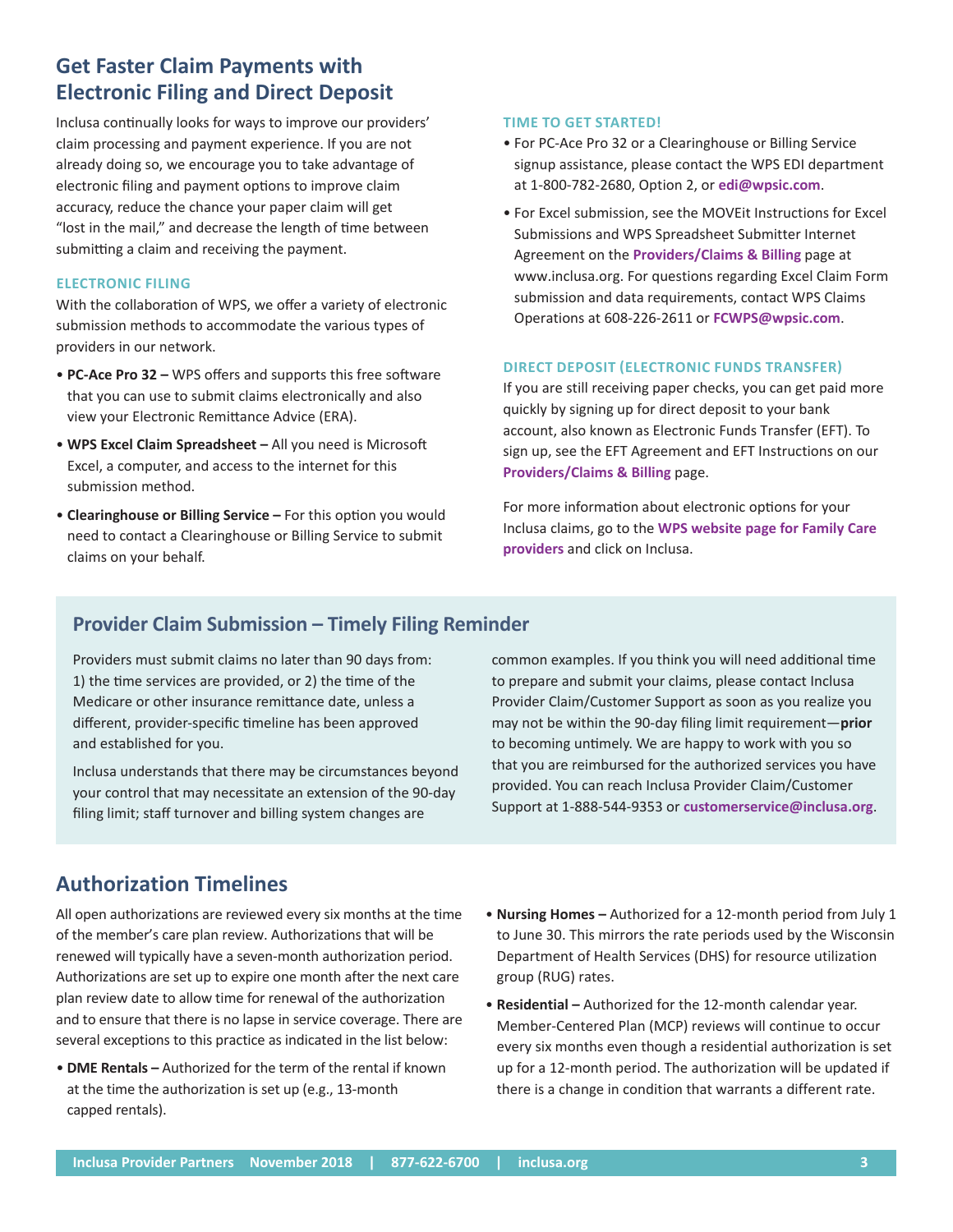# **Patient Liability Billing for Members in Nursing Homes**

Patient liability is any member income in excess of the personal needs allowance and is used to cover some of the member's medical costs if they are institutionalized for 30 or more days. When an individual is residing in a nursing home and enrolls in Family Care in the middle of a month, there is often confusion over which entity should bill for and receive the member's patient liability: the nursing home or the Family Care managed care organization (MCO).

As was announced in the Wisconsin ForwardHealth system, a patient liability fix has been implemented for nursing home and hospital claims with dates of service on or after April 1, 2018. The patient liability will be assigned to either the MCO capitation payment or the nursing home claim for each capitation month, regardless of the initial date of MCO enrollment or admission date into the nursing home.

ForwardHealth will automatically deduct the appropriate monthly patient liability amount from the FIRST nursing home, hospice, long-term inpatient hospital claim, OR capitation payment received for the member. Nursing homes need to work with managed care organizations to transfer patient liability when appropriate. See the **[ForwardHealth](https://www.forwardhealth.wi.gov/WIPortal/Subsystem/KW/Print.aspx?ia=1&p=1&sa=40&s=5&c=31&nt=Patient+Liability+for+Nursing+Home+Residents)  [Online Handbook for Nursing Homes – topic #3188](https://www.forwardhealth.wi.gov/WIPortal/Subsystem/KW/Print.aspx?ia=1&p=1&sa=40&s=5&c=31&nt=Patient+Liability+for+Nursing+Home+Residents)**, for updated information regarding the interplay between capitation information and cost share assigned to nursing home claims.

If you are a nursing home provider and have questions pertaining to capitation payment for an Inclusa member enrolled in the middle of a month, please contact Inclusa at 1-877-622-6700 and ask to be directed to your local Capitation Specialist in our Stevens Point, Lone Rock or La Crosse office.

Dementia is not a specific disease but is instead an "overall term that describes a group of symptoms associated with a decline in memory or other thinking skills severe enough to reduce a person's ability to perform everyday activities." (Alzheimer's Association, 2018)

Dementia is not a part of the normal aging process. Dementia is caused by damage to brain cells. Different parts of the brain have different functions. Dementia symptoms will vary by where this damage has occurred and is different for each person.

Sometimes people ask: "Does a person have dementia or do they have Alzheimer's, or do they have both?" The short answer is that it depends. Everyone who has Alzheimer's has dementia, but not everyone that has dementia has Alzheimer's. Remember, dementia is an umbrella term describing a variety of conditions which affect a person's thought process.

Saying someone has dementia is like saying someone has cancer. We really need to know more. It is important to know what kind of dementia a person has, just as it is important to know what kind of cancer someone has. When we know a person has lung cancer, for example, we can provide better help. Similarly, we can support a person better when we know the type of dementia he or she has.

Common types of dementia include:

- Alzheimer's Dementia
- Dementia with Lewy Bodies
- Vascular Dementia
- Parkinson's Disease Dementia • Creutzfeldt-Jakob Disease
- Frontotemporal Dementia • Posterior Cortical Atrophy
	- Korsakoff Syndrome

• Huntington's Disease

- Normal Pressure Hydrocephalus
- Mixed Dementia (a person has been diagnosed with more than one type of dementia)

If you have questions about dementia, or ideas for future newsletter topics about dementia or ways to support a person living with dementia, please email your questions or suggestions to **[qualityinnovation@inclusa.org](mailto:qualityinnovation%40inclusa.org?subject=)**.